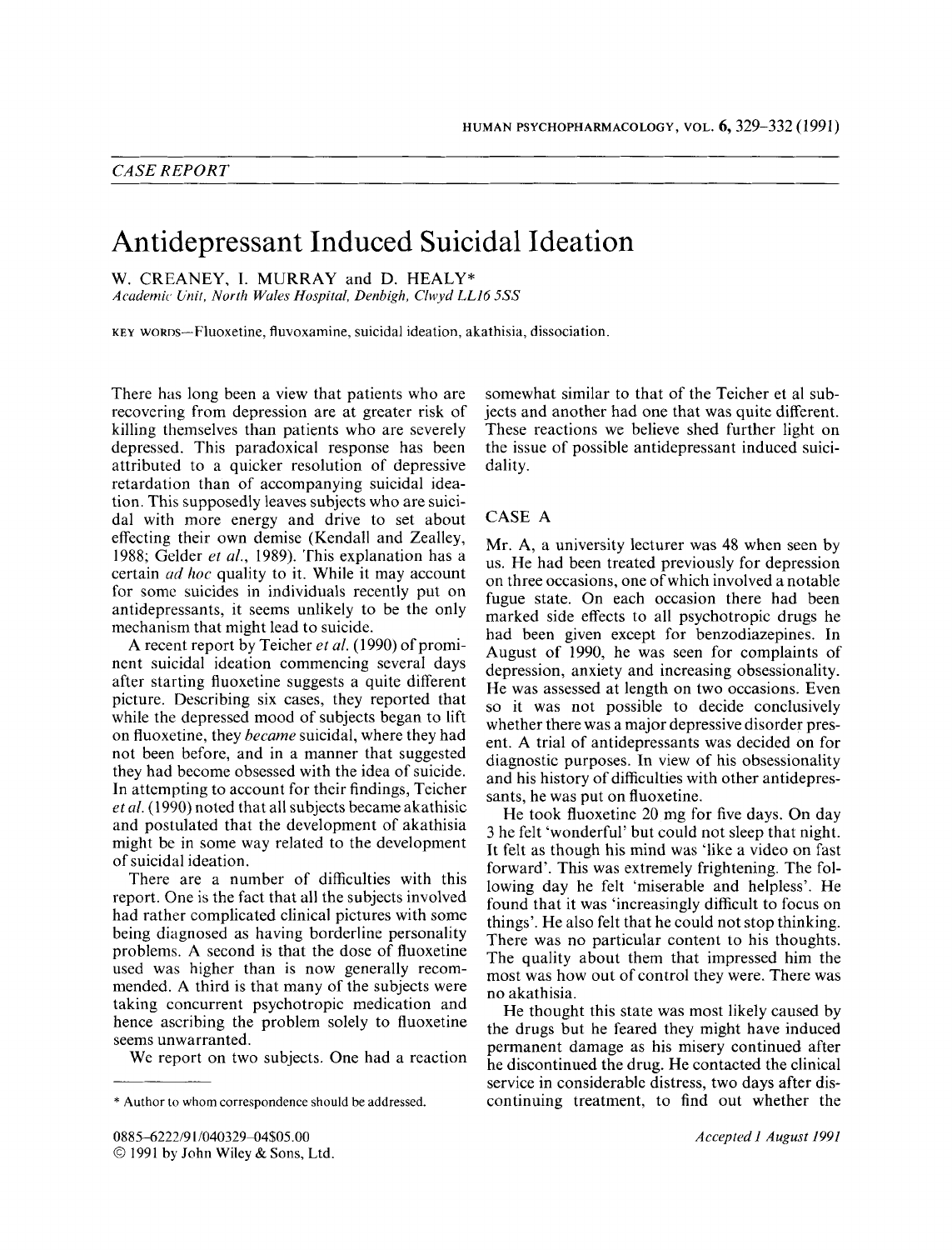effects were likely to be reversible or not. He was first seen at length five days after discontinuing fluoxetine. At this point he was still feeling unwell but he had amnesia for the details of his experience.

He agreed to take fluvoxamine, having been reassured beforehand that there had been no reports of such reactions on fluvoxamine. He waited a month before starting fluvoxamine. While taking fluvoxamine he kept notes.

He took fluvoxamine 50 mg one evening and went to bed. The following day he felt agitated and was slightly nauseated but was still able to function. Later in the evening he became somewhat 'elated'. He took a second and final dose of fluvoxamine that night and found himself unable to sleep. He felt dangerous, wanting, for example, 'to get into his car and drive a long distance at high speed, while sorting out the problems of western civilisation as I went'. He had the same reaction as on fluoxetine of feeling that his mind was 'like a video on fast forward'. He had 'a distinct feeling of my brain and my body being separated, with my body tired and my brain over active'.

He was unable to sleep and got up at 6.30 am, when he felt 'dreadful and unable to do anything'. He was extremely nauseated and remained so all week, eating only one meal that week. He was dysphoric all week and found himself 'more obsessive and bothered about things'. During the course of the week, on several occasions, he noticed a distinct confusion about time-'I looked at the clock frequently that night and found that it appeared repeatedly to show the same time'. He found it difficult 'to gauge the passage of time'. He felt 'helpless, ill, mentally restless, beyond despair and suicidal' but with no consistent thoughts of a single method of effecting his own demise.

#### CASE B

**Mr.** B, a former manager of a large public utility, was 67 when first seen by us. He had recurrent episodes of depression over 30 years, with a history of responding better to **MA01** than to tricyclic antidepressants.

His first admission to hospital for depression was in 1987. He was subsequently seen in outpatients regularly with his antidepressants being changed frequently. During 1988 and 1989, he was given flupenthixol, Parstelin (tranylcypromine with trifluoperazine), alprazolam, thioridazine, viloxazine, dothiepin, maprotiline as well as having a constant supply of either diazepam or clobazam. These were all given in adequate doses and for reasonable periods of time but none seemed to work well. During this period, there was no hint of suicidal thoughts or gestures.

He had a second admission to hospital in January of 1990 following an overdose with nitrazepam tablets. He appeared to have sunk into a depressive state during the previous three weeks, with early morning wakening, diurnal variation of mood, poor concentration, loss of appetite and loss of interest. Eight days before admission, he was changed from the non-5HT re-uptake inhibiting, maprotiline, to dothiepin, which has 5HT reuptake inhibiting properties (Healy *et d.,* 1985).

He failed to respond to amoxapine 10 mg bd, clobazam 10 mg tds and nitrazepam *5* mg nocte and was given 6 ECT, to which he responded. He was discharged home on thioridazine, nitrazepam, clobazam and amoxapine 15 mg tds. He did well until the end of August, when early morning wakening, diurnal variation in mood, poor concentration and loss of interest recurred.

Amoxapine was changed to trazodone with no effect. On Sept I3th, his trazodone and clobazam were replaced with fluoxetine 20 mg mane and alprazolam 250 mcg tds. According to his wife, there appeared to be a definite lightening of his spirits, increase in his sociability and decrease in the level of his retardation. But he also appeared to become more tense and restless.

Sixteen days after commencing fluoxetine, he got out of bed at 0500 hours and went out walking in the rain. He came back five hours later, with sand on his shoes but seemingly unable to give an account of where he had been. Subsequent anamnesis revealed that he had awoken intensely preoccupied by suicidal thoughts and had set off determined to kill himself. His first plan had been to throw himself into a quarry. He is insistent that the only thing that prevented this happening was his inability to find a suitable location.

Five days later, he again awoke early, left the house and went into the sea, fully clothed. In the area, the sea is shallow and he had to walk out several hundred yards to get to neck depth. At this point he had second thoughts and retraced his steps, with considerable difficulty sustaining extensive lacerations of both feet and arms in the process.

In hospital all drugs were discontinued. He had a clear major depressive disorder. A subsequent systematic set of interviews, two of which were conducted with Mr. B sedated with diazepam, revealed that there had been recurrent but not constant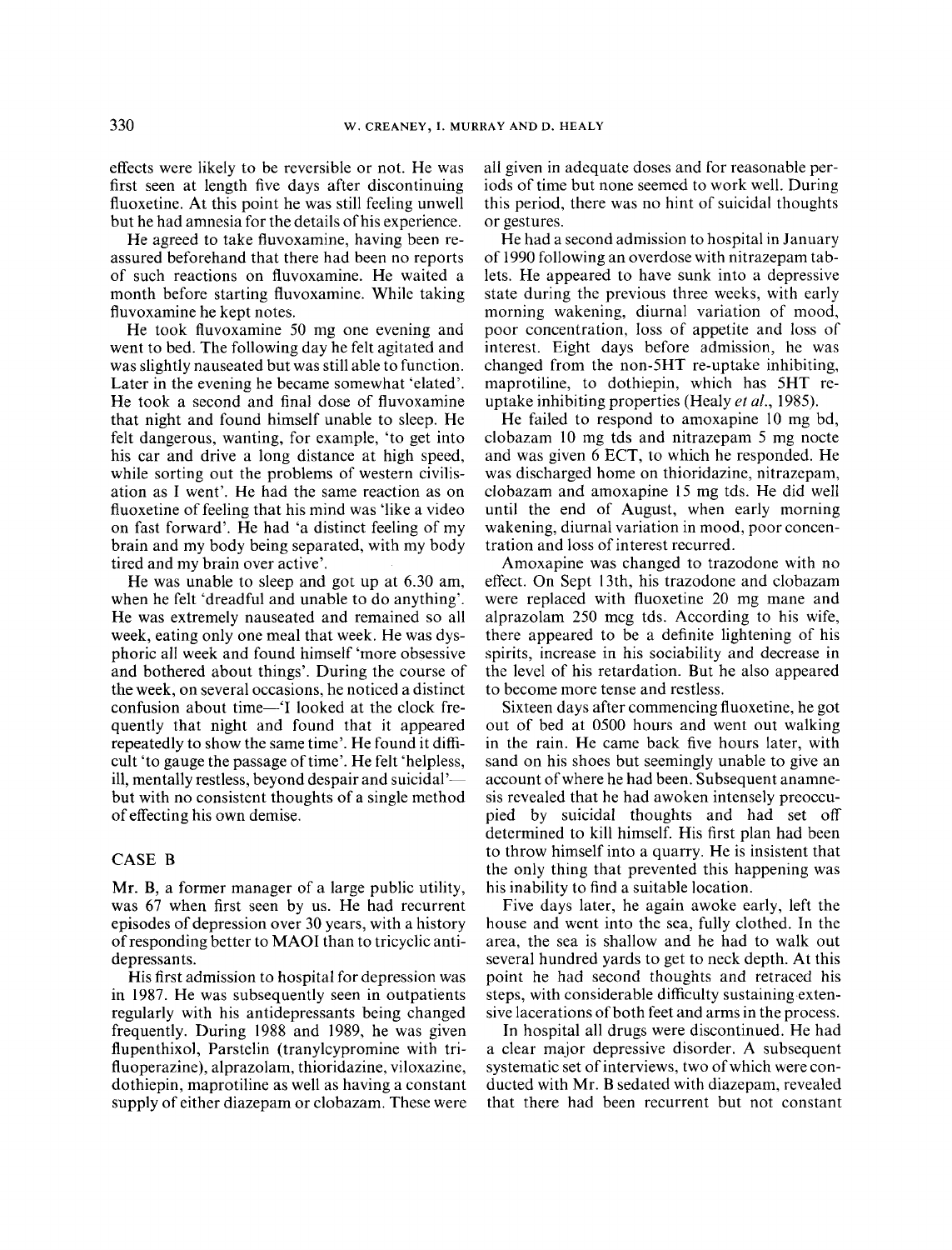images of self-harm during the five days between the two episodes. These were of a violent nature, such as cutting his wrists with a serrated carving knife or inserting a metal scissors into the electric mains with one hand while holding on to an earthed metal tap with another. He could give no good reason why he had such thoughts.

Five weeks after the last dose of fluoxetine, he was commenced on imipramine 75 mg nocte, increasing to 125 mg nocte after seven days. There was no improvement in his condition during the first week of treatment. After that he became more tense, restless and anxious. He appeared unable to sit still, stand in one place or hold a coherent conversation. There was no apparent suicidal ideation-he put this down, however, to being safe while he was in hospital.

Imipramine, which of course is a 5HT re-uptake inhibitor (Todrick, 1991) was discontinued. After a week he was started on phenelzine. Three weeks later he was substantially better and took weekend leave. A fortnight later he was discharged fully recovered.

## DISCUSSION

These two cases suggest that the emergence of suicidal ideation on antidepressants cannot always be attributed to a lifting of psychomotor retardation but rather that the ideas may in some instances be produced by antidepressants.

There are some features of case B that resemble the phenomena reported by Teicher *et al.* (1990). However, in contrast to the American cases, both of our subjects developed symptoms when on fluoxetine 20 mg per day only. In both cases, there was a past history of substantial achievement and stable functioning. In Mr. B's case there was a clear history of major depressive disorder meeting DSM 11 1R criteria. The deteriorating course of his illness over the previous three years can perhaps retrospectively be attributed to a clinical failure to recognise that he had a previous history of prior response to MAOI's and a lack of response to tricyclics. Of note here is that a feature of the American cases was that three of them showed a good response to MAOI's after discontinuation of fluoxetine and that the **MAOI's** are among the few antidepressants to have no 5HT reuptake inhibiting properties.

In our opinion, the suicidal ideas that developed in both men were out of character. Why should this have happened? Reviewing four cases of attempted suicide associated with akathisia consequent on neuroleptic administration, two of which were successful, Drake and Ehriich (1985) suggested that akathisia could lead to suicidal ideation, in patients who had had no previous suicidal thoughts.

Lipinski *et al.* (1989) noted the development of akathisia in subjects taking fluoxetine. There are physiological grounds to suspect that the 5HT system modulates the dopaminergic system in the brain (Tricklebank, 1989). Such an interaction might provide a basis for the development of effects such as akathisia. Given that most tricyclic antidepressants inhibit 5HT re-uptake, it is possible that akathisia may occur more often on other antidepressants. Lipinski *et al.* (1989), for example, noted a tricyclic antidepressant-induced 'jitteriness' which is being increasingly recognised. This may be related to akathisia. It appears to a particular risk in patients with panic-disorder.

Our first subject, however, was not akathisic. Enquiries from Eli Lilly brought the response that of 2.38 million scripts in the United States, there had been 51 cases of reported 'euphoria', 13 of **'CNS** stimulation' and 11 of 'hyperkinesis'. It is not exactly clear what these terms mean as they have been applied by company medical officers attempting to categorise what may be a diverse range of reactions. As this 'euphoria' does not appear to develop into frank mania, an alternative explanation is that these are substance-induced dissociative reactions.

Substance-induced dissociation is a poorly categorised area that has recently been reviewed by Good (1989). He has pointed to the occurrence of amnestic states, depersonalisation, explosive reactions and automatisms that can all be termed dissociative; they follow the use of a wide variety of agents, including minor tranquillisers, anaesthetics and other drugs with central effects.

In case A, a good argument can be made for substance-induced dissociation, given the nature of the symptoms, the rapidity of their onset and their occurrence on small amounts of the drug. This patients's history suggested comparable prior responses to other antidepressants. A case can be made for dissociative effects in case B also, as in this case there was substantial amnesia for thoughts or feelings experienced while on fluoxetine.

A common feature of Drake and Ehrlich's and our cases was distress consequent on misattribution of drug-induced effects. Mr A, for instance, even though clear that the effects were likely to have been drug induced, suspected that the changes were